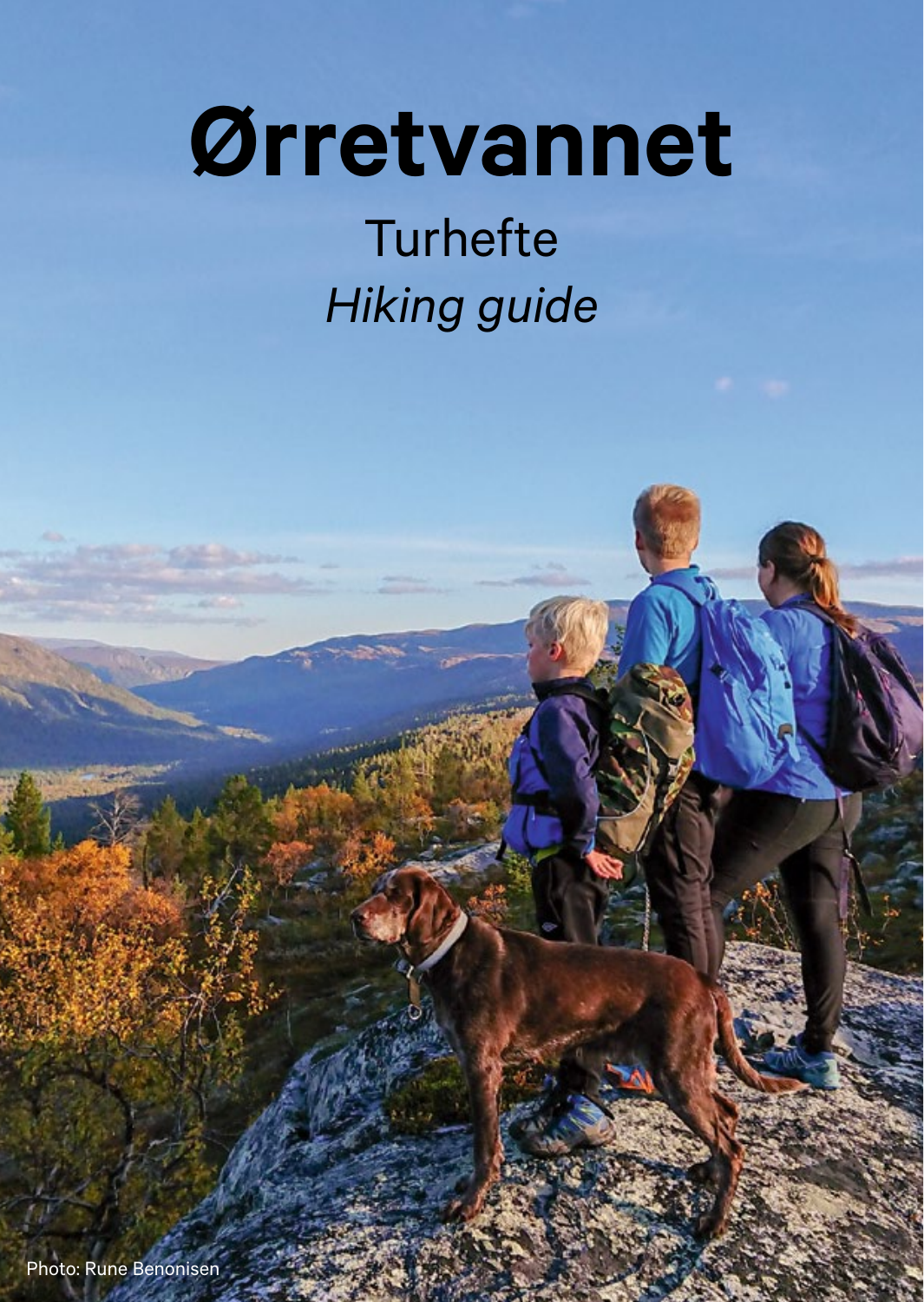## **Turinformasjon |** *Hike information*

Turen til Ørretvannet er en fin dagstur som tar deg gjennom frodige Puntadalen til et flott fjellvann. Stien er merket og lett tilgjengelig.

*The hike to Ørretvannet is a nice day trip that takes you through the lush Puntadalen valley to a beautiful mountain water. The trail is marked and easily accessible.*

Lengde  $\rightarrow$  : ca. 5,5 km Varighet  $\rightarrow$  : 2-3 timer Gradering: Middels Sesong: Juni – September

*Distance → : Approx. 5,5 km Duration*  $\rightarrow$  *: 2-3 hours Difficulty: Moderate Season: June – September*

## **Startpunkt |** *Starting point*

Startpunktet til stien finner du ved en skiltet parkering ved brua som går over Puntafossen ca. 7 km fra besøkspunktet Ovi Raishiin og ca. 40 km fra Storslett på veien opp Reisadalen.

*The starting point for the trail can be found by a signposted parking by the bridge that crosses over Puntafossen approx. 7 km from the visitor point Ovi Raishiin and approx. 40 km from Storslett on the way up Reisadalen.*



Grafisk produksjon: Bjerkli Bilde&Design | Trykk: Lasertrykk.no



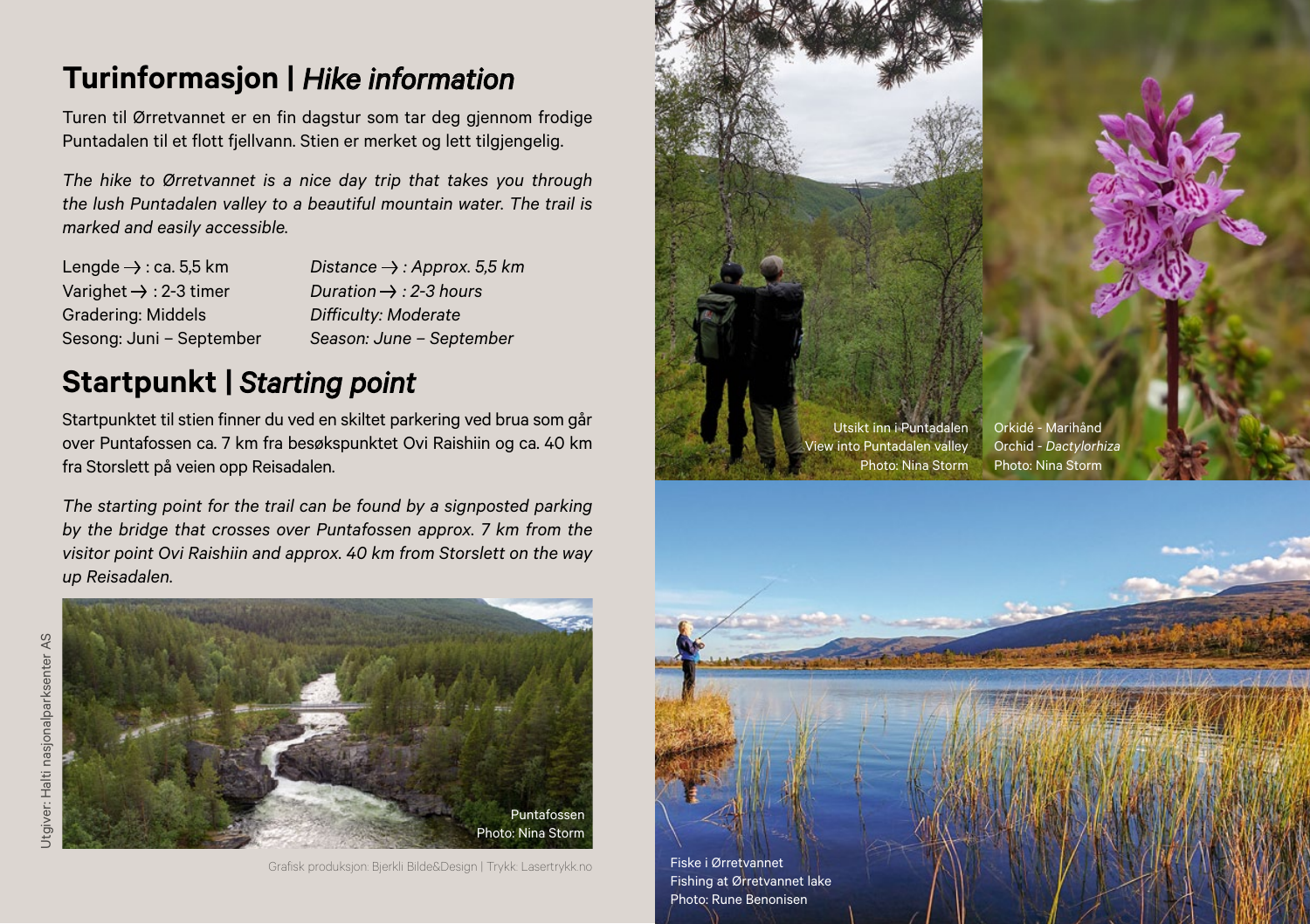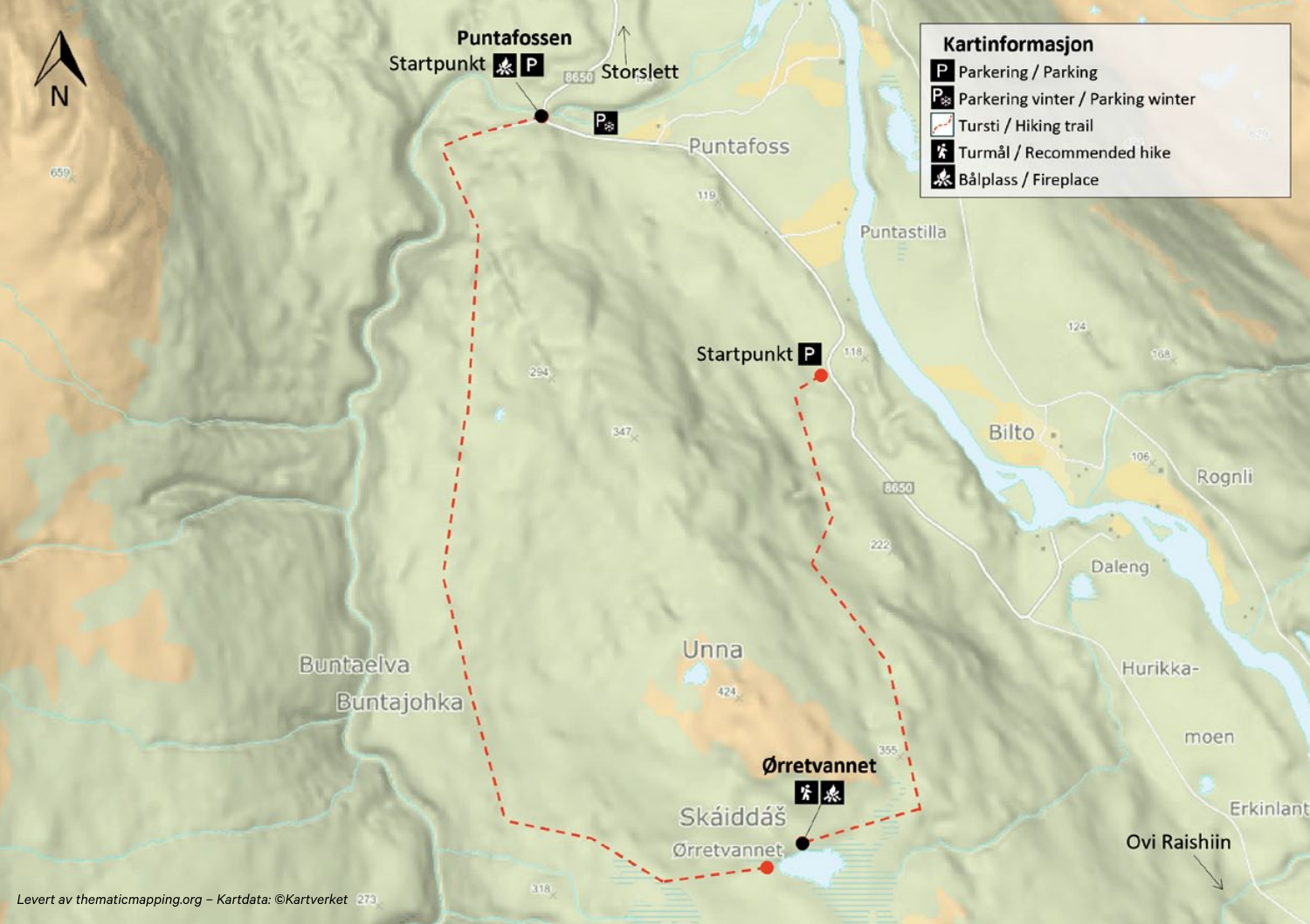## **Turbeskrivelse**

Turen følger en sti/skogsvei som går på sør-østsiden av elva innover Puntadalen. Etter ca. 3,5 km dreier stien mot øst og stiger oppover. Stien blir etter hvert mer utydelig når den flater ut omtrent på høyde med Ørretvannet. Se etter rødt pilskilt omtrent der stien forsvinner. Følg rød merking videre opp til vannet. Den siste kilometeren kan være noe fuktig da stien passerer noen myrer her.

### *Hike description*

*The hike follows a path / forest road that runs on the south-east side of the river into Puntadalen valley. After approx. 3.5 km, the path turns east and continues upwards. The path gradually becomes more indistinct when it flattens out approximately at the level of Ørretvannet lake. Look for the red arrow sign approximately where the path disappears. Follow the red markings further up to the water. The last km can be a bit wet as the trail passes some mires here.* 



## **Alternativ rute |** *Alternative trail*

Lengde  $\rightarrow$  : ca. 3 km Varighet  $\rightarrow$  : 1-2 timer Gradering: Enkel - middels Sesong: Juni – September

*Distance → : Approx. 3 km*  $Duration \rightarrow 1-2$  hours *Difficulty: Easy - moderate Season: June – September*

Den alternative turen til Ørretvannet er kortere og gir et flott utsyn over Reisadalen. Et merket startpunkt til stien finner du en kort km sør for Puntafossen langs veien oppover Reisadalen.

Følg stien over bekken og videre forbi kraftgata. Etter hvert blir stien ganske bratt og du må nærmest klatre opp en bergkant på omtrent 1,5 meter. Deretter er det bare å følge stien videre helt til Ørretvannet.

Her kan du kombinere de to rutene og gå en runde på ca. 10 km.

The alternative hike to Ørretvannet lake is shorter and provides a great view over Reisadalen valley. A marked starting point for the trail can be found a short km south of Puntafossen along the road up Reisadalen.

Follow the path across the stream and continue past the power street. Eventually the trail becomes quite steep, and you almost have to climb a mountain edge of about 1.5 meters. Then just follow the path further all the way to Ørretvannet.

You can combine the two routes and make it a round trip of approx. 10 km.

På tur til Ørretvannet Hiking to Ørretvannet Photo: Nina Storm